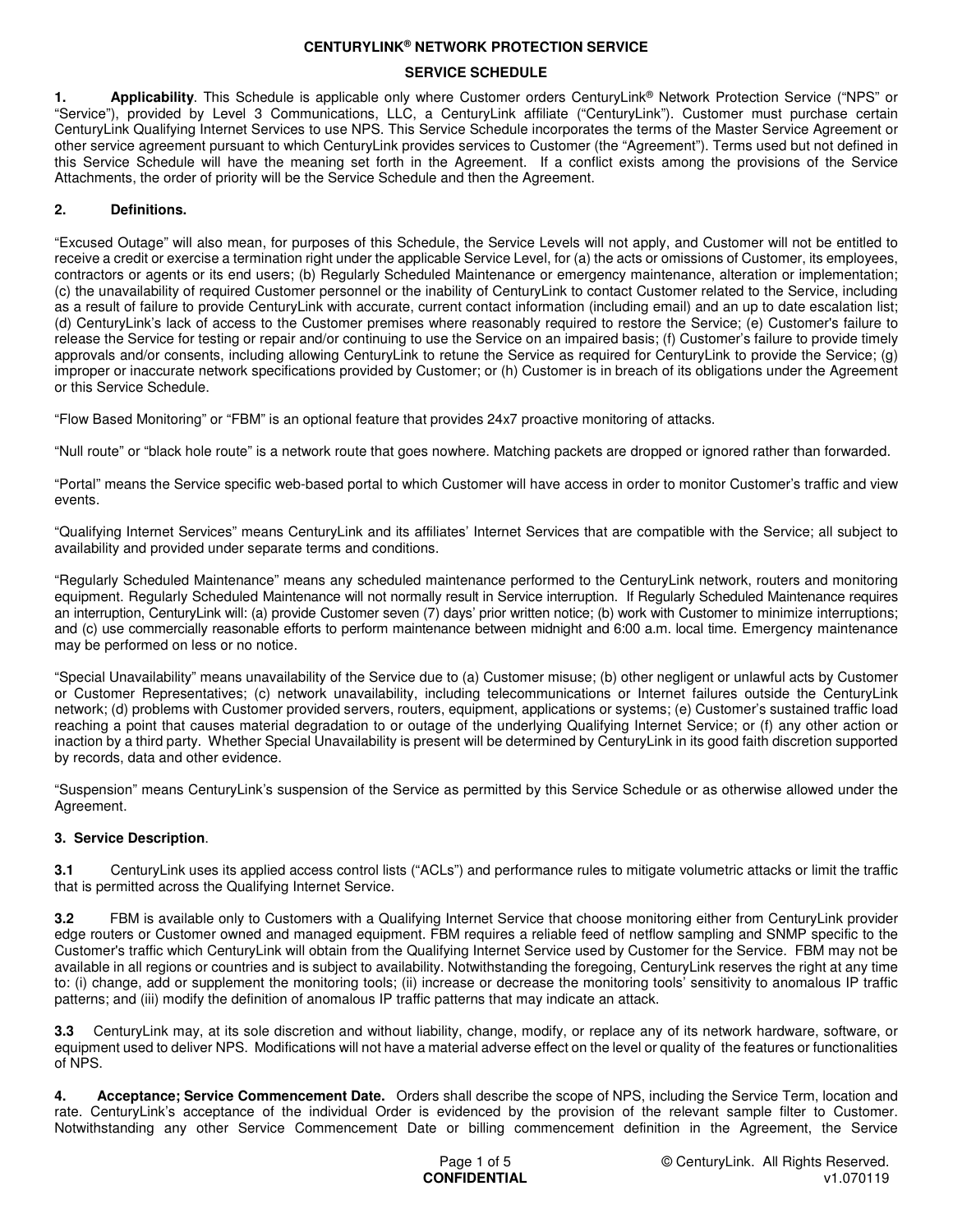## **SERVICE SCHEDULE**

Commencement Date and the date CenturyLink will start billing for NPS, is the date CenturyLink deploys the filter on the router, regardless of whether the filter is active on the CenturyLink edge router serving Customer's Qualifying Internet Service.

**5. Charges**. The charges for NPS consist of 2 components: (a) a non-recurring installation charge ("NRC"); and (b) a monthly recurring charge ("MRC") billed in advance based on the committed data rate (also referred to as committed information rate) associated with the underlying Qualifying Internet Service. The MRC and NRC for FBM is based on each piece of Customer owned and managed equipment when monitoring occurs from the Customer premise or for each logical circuit when monitoring occurs from CenturyLink provider edge routers directly from which FBM collects netflow sampling.

NPS includes limited logging and reporting capabilities that require Customer to submit a request through the Security Operations Center ("SOC"). CenturyLink will provide reasonably requested reports where possible. Customer can request up to 2 changes to filters or ACLs per month while not under attack at no additional charge. Customer can request additional changes subject to a time and materials charge ("T&M") basis at \$150.00/hour. Filter or ACL rule changes implemented during attack mitigation will not count against this limit, and are provided at no additional charge.

Charges are subject to (a) a property tax surcharge and (b) a cost recovery fee per month to reimburse CenturyLink for various governmental taxes and surcharges. Such charges are subject to change by CenturyLink and will be applied regardless of whether Customer has delivered a valid tax exemption certificate. For additional details on taxes and surcharges that are assessed, visit www.centurylink.com/taxes.

**6. Customer Responsibilities and Acknowledgements**. In order for CenturyLink to provide NPS, Customer will:

**6.1** Provide and maintain an accurate list of authorized contacts ("Customer Representatives") who can request changes to the rules implemented to protect against attacks;

**6.2** Identify the specific circuit IDs to which ACLs or filters will apply;

**6.3** Provide SOC information regarding changes to the rules in the event of an attack that will include, at a minimum, target host/IP address, protocol (TCP or UDP) and destination port;

**6.4** Approve or reject CenturyLink provided ACLs or filters within 1 business day following delivery from CenturyLink. In the absence of such approval, deployment of the filtering capability will occur (however it will not be actively applied to the interface) as communicated by CenturyLink and billing will commence;

**6.5** Provide CenturyLink with all updated IP addresses that will be monitored;

**6.6** Cooperate with CenturyLink and CenturyLink's vendors in coordinating setup of the Service;

**6.7** Expressly consent to and understand that in the performance of its obligations in this Service Schedule, CenturyLink (or its vendors) may correlate Customer traffic information (and not attributable to any customer) on the Service infrastructure which is located in a country other than the country of origination and/or destination of traffic; and

**6.8** Establish and consistently maintain its security policies and devices for defense and protection of its assets. In addition, Customer is solely responsible to ensure that its use of the Service does not violate any laws, security policies or regulations, including the manner in which the Service is used or accessed by Customer or its authorized users.

**6.9** Notwithstanding anything to the contrary in the Agreement, Customer agrees that CenturyLink may use meta data that it generates, monitors and/or captures in connection with providing the Service and/or determining trends or threat intelligence, and Customer represents and warrants that it has in place any necessary third party consents, permissions and/or rights to grant the foregoing rights to CenturyLink.

**6.10** Customer acknowledges that CenturyLink's access to Customer information is generally limited to machine/system generated logs and/or metrics that allows CenturyLink to provide the Service.

**6.11 Acknowledgement.** Customer understands that NPS may result in disruptions of and/or damage to Customer, its end-users or third parties' information systems and the information and data these contain, including but not limited to denial of access to a legitimate system user. CenturyLink has no responsibility for backing up data prior to deploying NPS or for arranging alternative means of operation should such disruptions or failures occur. Customer understands and acknowledges that the Service is not suitable for the maintenance or processing (apart from mere transmission) of protected health information consistent with the Health Insurance Portability and Accountability Act (HIPAA), as amended or any other applicable laws in the matter.

**6.12 Portal Data.** CenturyLink, through its third party provider, collects a minimal amount of information about Customer personnel that are authorized to access the Portal. The personal data collected and used with respect to the Portal includes portal enrollment information, consisting of name, business email address, administrative authorizations and login credentials, and Portal event data,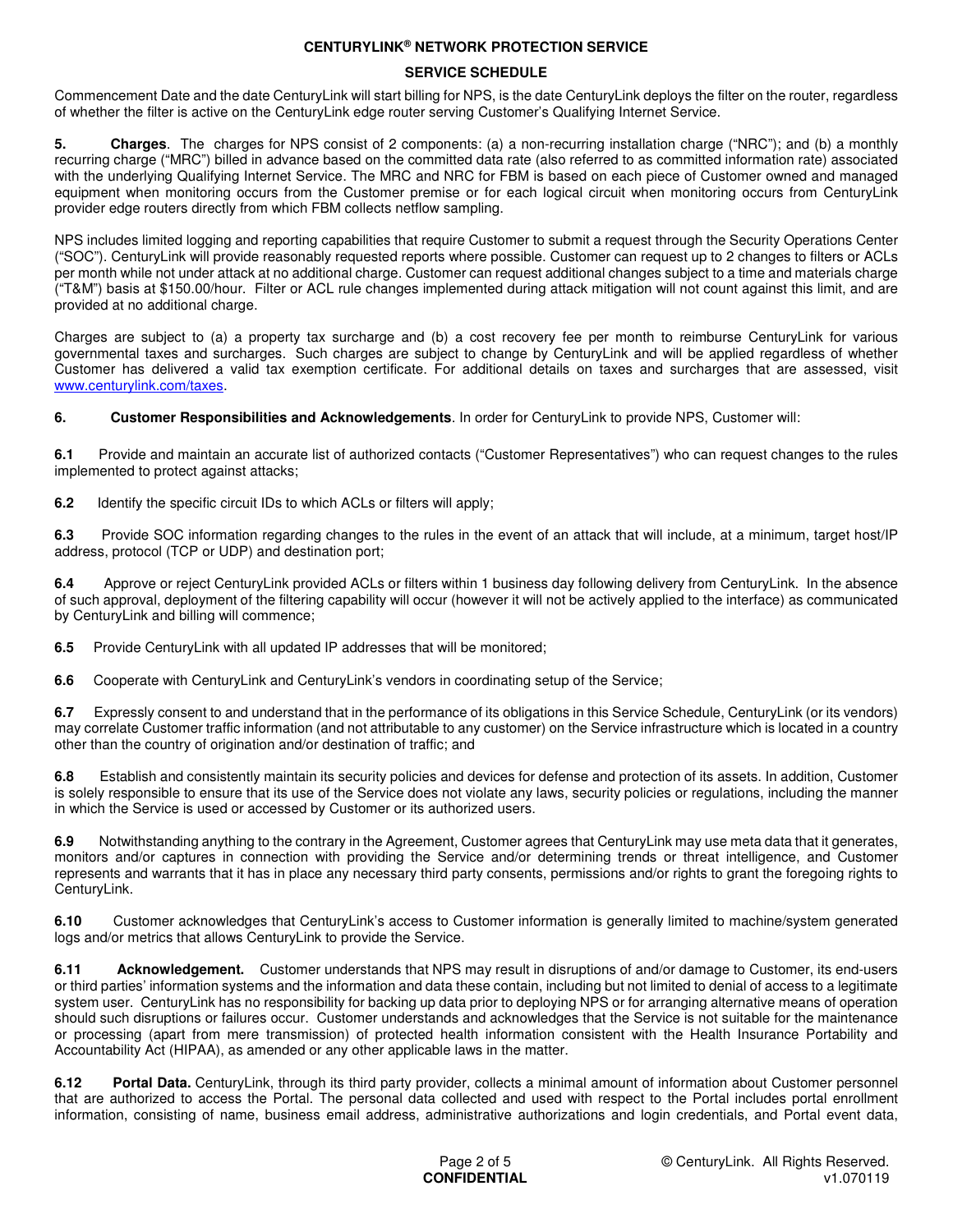# **SERVICE SCHEDULE**

consisting of high-level information about individual user's actions within the Portal. CenturyLink will only use this information to provide access to the Portal and provide Customer with information about actions taken within the Portal.

**6.13** In the event Customer or CenturyLink determine the Service is being affected by a continuing error, conflict, trouble report, or similar issue (in each case a "Chronic Problem") caused by the Customer, Customer will resolve any Chronic Problem by taking whatever steps are deemed necessary to rectify the same, including, but not limited to: (i) removing or modifying the existing Service configuration (or requesting CenturyLink to remove the same); or (ii) removing or modifying the system (e.g. browser, the servers making API calls) that interact with Service portal and APIs. If Customer has not remedied the Chronic Problem within 30 days of request by CenturyLink, then CenturyLink may suspend or terminate the Service. Service Levels will not apply and Customer will not be entitled to receive a credit or exercise a termination right under an applicable Service Level during periods of Chronic Problems caused by Customer.

**7. CenturyLink Responsibilities.** Customer will be provided a standard runbook which includes the rules of engagement in case the Customer is under an attack and needs assistance deploying ACLs. As part of NPS, SOC will assist with basic preventative measures that include:

- **7.1** Applying a temporary or permanent ACL for the location specified in the Order with up to 50 rules on upstream approved routers.
- **7.2** Configure Null routes
- **7.3** Setup firewall filters on compatible upstream approved routers. Customer can specify filters with
	- IPs, subnets, ports, protocol
	- SOC may develop filter for unknown attacks in some cases
- **7.4** Configure rate limits on upstream approved routers
- **7.5** Provide direct priority access to SOC engineering

**8. Portal Use**. If CenturyLink provides Customer with Portal access in connection with the Service, Customer will access the Portal solely for use with the Service in accordance with this Service Schedule, the Agreement and any additional terms and condiitons referenced in the Portal, and Customer will be responsible for any unauthorized access or use. A monthly recurring charge will apply to any Customer users in excess of ten (10) Customer users of the Service Portal. The Service uses two-factor authentication ("2FA") for access to the Portal. Customer will accept and comply with the End User Rules of Use associated with the 2FA Tokens. The 2FA tokens will be disabled for accounts that have not been active in more than six (6) months requiring users to request new tokens if they wish to reestablish access. Customer is responsible for maintaining the confidentiality of all usernames and passwords created by or assigned ("Credentials"), and are solely responsible for all activities that occur under such Credentials. Customer agrees to notify CenturyLink promptly of any actual or suspected unauthorized use of any Credentials. CenturyLinke reserves the right to terminate any Credentials that CenturyLink reasonably determines may have been accessed or used by an unauthorized third party, and will provide immediate notice of such to Customer.

**9. Personal Data.** Customer and CenturyLink acknowledge that it may be necessary to provide the other party with personal data or to access personal data of the other party as necessary for the performance of each party's obligations under the Agreement and/or this Service Schedule, including, but not limited to and where applicable, employees' and authorized representatives' names, business contact information, technical or operational data (such as online identifiers), credentials to access portals and other platforms made available by one party to the other and similar personal data. The parties acknowledge and agree that each is a controller with respect to any such personal data exchanged under the Agreement and/or this Service Schedule, and any such personal data is provided on a controller-to-controller basis. Any personal data exchanged in accordance with this Section will be limited to the extent necessary for the parties to perform their obligations or exercise their rights under the Agreement or this Service Schedule. As used in this Section, the terms "personal data," "processing," "processor" and "controller" will have the meanings ascribed to them in applicable data protection laws, including, without limitation, the European Union General Data Protection Regulation (Regulation (EU) 2016/679). Each party will be independently and separately responsible for complying with its obligations as a controller under applicable data protection laws in its capacity as a data controller with respect to the personal data it provides to the other party and/or receives from the other party. Unless otherwise set forth in the Agreement, CenturyLink personnel will not access or attempt to access personal data that is processed via the operation of the Service. Processing is typically carried out at machine-level and CenturyLink will not retain any copies of data longer than necessary to perform the applicable Service or perform under the Agreement. To the extent legally required, Customer and CenturyLink will enter into separate written agreements required to comply with laws governing the relationship between a controller and processor with respect to the processing of personal data described in this Section, including, without limitation, any agreements required to facilitate necessary cross-border personal data transfers. Customer will be responsible for notifying CenturyLink whether such written agreements are required based on the nature of the data being processed.

### **10. Additional Disclaimer of Warranty; Liability.**

**10.1** Customer acknowledges the Services endeavor to mitigate security events, but such events, even if determined to be attacks, may not be mitigated entirely or rendered harmless. Customer further acknowledges that it should consider any particular Service as just one tool to be used as part of an overall security strategy and not a guarantee of security. The Service provided is a supplement to Customer's existing security and compliance frameworks, network security policies and security response procedures, for which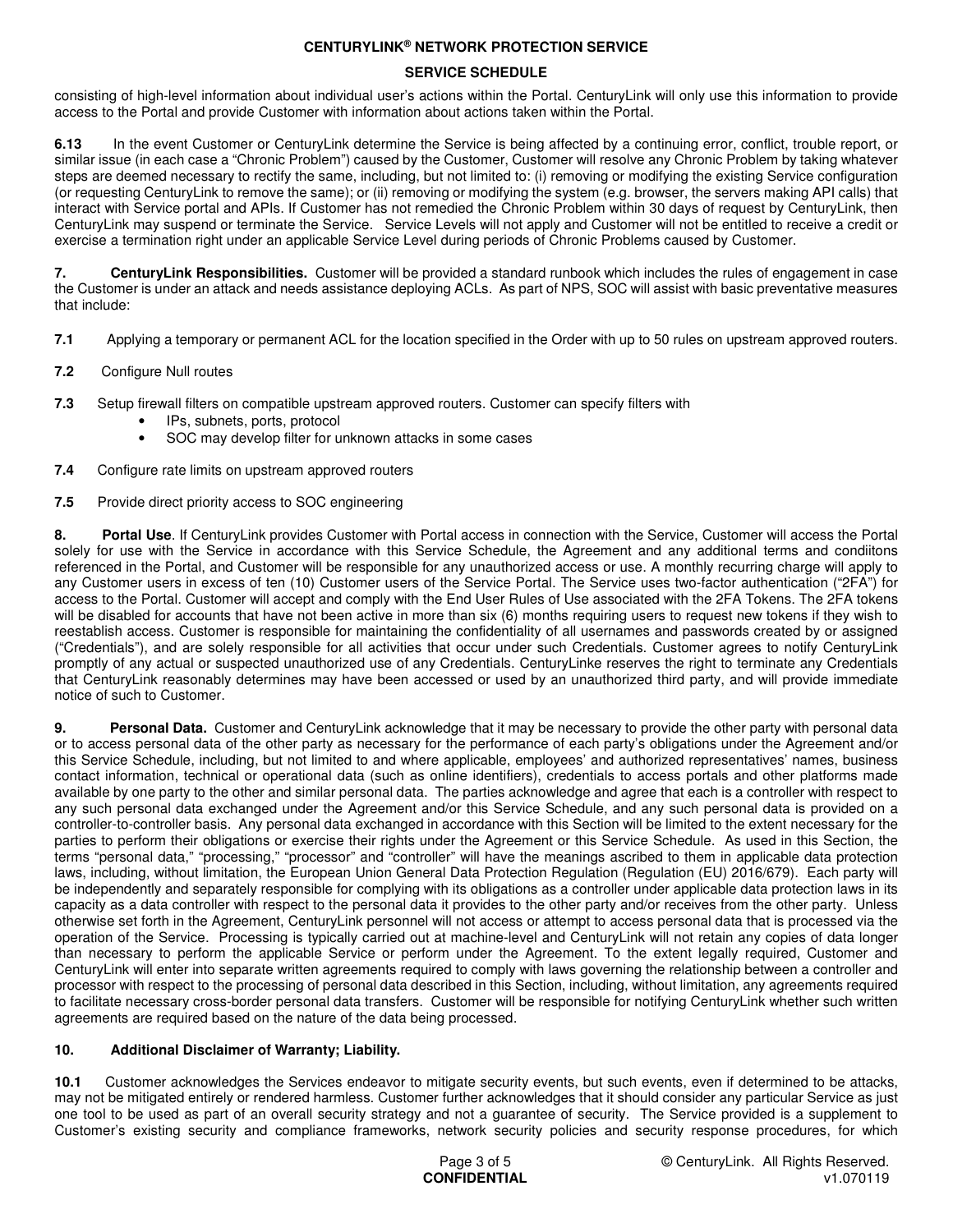#### **SERVICE SCHEDULE**

CenturyLink is not, and will not be, responsible. While CenturyLink will use reasonable commercial efforts to provide the Services in accordance with the SLA, the Services are otherwise provided "as-is". CENTURYLINK MAKES NO WARRANTY, GUARANTEE, OR REPRESENTATION, EXPRESS OR IMPLIED, THAT ALL SECURITY THREATS AND VULNERABILITIES WILL BE DETECTED, THAT THE PERFORMANCE OF THE SERVICES WILL RENDER CUSTOMER'S SYSTEMS INVULNERABLE TO SECURITY BREACHES, THAT ANY THIRD PARTY SOFTWARE OR CONNECTIONS OR SYSTEM PROVIDED BY CUSTOMER WILL BE COMPATIBLE WITH THE SERVICE AND/OR THAT CENTURYLINK'S RECOMMENDATIONS, ASSESSMENTS, TESTS, REPORTS OR MONITORING WILL BE ACCURATE, COMPLETE, ERROR-FREE, OR EFFECTIVE IN ACHIEVING CUSTOMER'S SECURITY AND/OR COMPLIANCE RELATED OBJECTIVES. CenturyLink will not be obligated to provide any defense, indemnity or hold harmless obligations with regard to any actual or alleged claim, liability, damage, expense or fees arising in connection with Customer's use of NPS (or software, if any) or otherwise arising in connection with NPS. Neither CenturyLink or its vendors will be liable for any damages or liabilities however classified including third party claims which Customer or third parties may incur as a result of: (i) non-compliance with any standards which apply to Customer, and/or (ii) reliance upon (or implementation of recommendations from) results, reports, tests, or recommendations related to the Services; or (iii) loss or corruption of data or information transmitted through the Service.

**10.2 Direct Damages**. Except for the payment and indemnification obligations of Customer and subject to the Damages Limitations provision in the Agreement or similar waiver of consequential damages provision, the total aggregate liability of each party arising from or related to a claim will not exceed in the aggregate the total MRCs, NRCs, and usage charges paid or payable to CenturyLink for the affected Services under this Service Schedule in the six months immediately preceding the first event giving rise to the cause of action ("Damage Cap").

**11. Resale Restriction**. Notwithstanding anything to the contrary in the Agreement, Customer is prohibited from reselling any Service provided pursuant to this Schedule without the express written consent of CenturyLink.

**12. Additional Terms and Conditions Associated with the Service**.CenturyLink may temporarily suspend any NPS immediately in the event CenturyLink has a good faith belief that Suspension is reasonably necessary to mitigate damage or liability that may result from Customer's continued use of the NPS. In the event of any expiration or termination of any NPS, Customer's access to the applicable NPS will end and CenturyLink will not be responsible for assisting Customer with any transition to an alternative provider.

**13. Service Level Agreement ("Service Levels" or "SLAs") and Remedies.** The Service Levels are not available until completion of Service Validation. Whether a Service issue constitutes a Service Level outage or failure for Service credit purposes will be determined by CenturyLink in its good faith discretion supported by records, trouble tickets, data and other evidence, including through the use of third party monitoring tools. Credits are only available against the MRC for the affected Service. To receive credits, Customer must immediately notify CenturyLink in writing of a Service issue, but in no event later than 30 calendar days after the incident. Service Levels do not apply to Excused Outages, periods of Special Unavailability, period of Suspension or Chronic Problems.

### **13.1 Time to Respond Service Level ("TTR SLA"):**

SOC will respond to Customer's request to deploy ACLs within 30 minutes of receiving a call or a ticket to SOC from an authorized Customer Representative. SOC contact information is listed via http://repairescalations.centurylink.com/. If SOC fails to meet the TTR SLA, Customer will be entitled to a service credit off of the NPS MRC, as follows:

| <b>Time to Respond</b> | <b>SLA Credit</b> |
|------------------------|-------------------|
| $00:31:00 - 01:00:00$  | 10% of MRC        |
| 01:01:00 02:00:00      | 25% of MRC        |
| 02:00:00 and above     | 50% of MRC        |

Activities that require traffic analysis and/or custom ACL development are not covered under the TTR SLA. In no event will Customer receive a credit for more than 1 incident per day pursuant to the terms of this Section, regardless of the number of times CenturyLink fails to comply with the TTR SLA during that day. In no event will credits in a given calendar month exceed 1 month's MRC for the affected Service.

### **13.2 Platform Availability Service Levels**

CenturyLink will use commercially reasonable efforts to make the Service available to Customer one hundred percent (100%) of the time (the "Availability SLA"). For purposes of this Availability SLA, a "Availability Service Outage" means the Service is unavailable to Customer for more than 60 consecutive seconds in a calendar month. The duration of the Availability Service Outage will be determined by CenturyLink in its good faith discretion using information collected from CenturyLink trouble tickets and/or data collected from the performance of the Service.

In the event a Availability Service Outage lasts more than 60 seconds but less than 4 consecutive hours, CenturyLink will provide a service credit to Customer equal to 10 days of the MRC associated with the Service at the affected location (the MRC of the affected location  $\div$ 30 calendar days x 10).